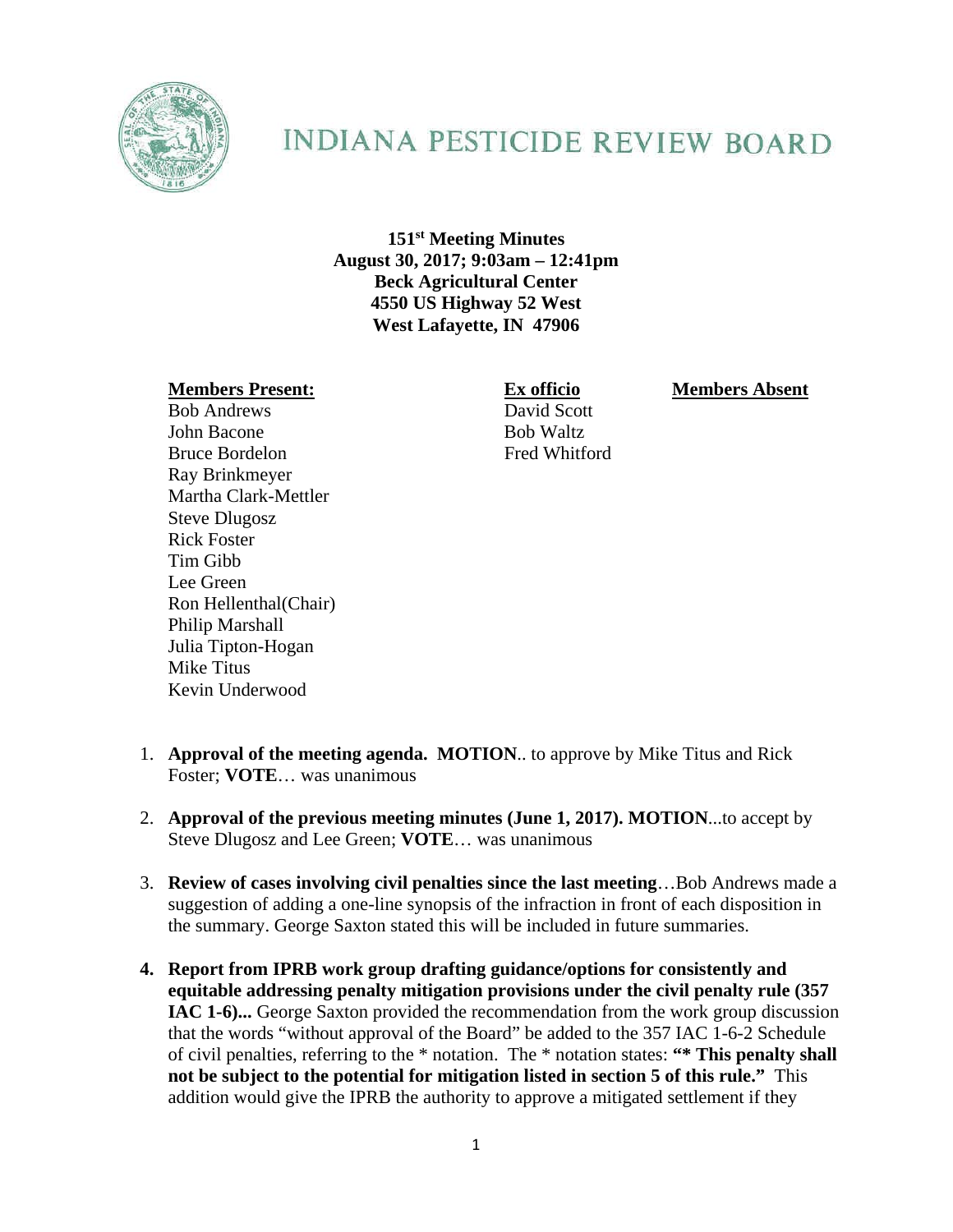chose to do so. This would not affect the offender's rights to an appeal. A vote was taken to propose to begin the process to change the rule to say **"\*This penalty shall not be subject to the potential for mitigation listed in section 5 of this rule without approval of the Board." MOTION**… to approve by Robert Andrews and Ray Brinkmeyer; **VOTE**… was unanimous.

- **5. The history & current priorities & activities of Purdue Pesticide Programs...** Fred Whitford and his team from the Purdue Pesticide Programs (PPP) provided a presentation on the current and historic operation and staffing of PPP. Fred spoke of the close coordination of PPP, OISC, and IPRB. The Power Point presented is available at http://www.oisc.purdue.edu/pesticide/pdf/iprb\_151\_history\_of\_ppp.pdf.
- 6. **What we know about 2017 dicamba use & related activities to date...** David Scott provided a presentation on the historic and recent regulatory actions surrounding both the new and older formulations of dicamba containing herbicides, including Indiana and nationwide off-target movement complaint response activities occurring in 2017. The Power Point presented is available at

http://www.oisc.purdue.edu/pesticide/iprb/iprb\_151\_dicamba\_to\_date.pdf.

Joe Ikley, Purdue CES Weed Scientist, provided a presentation "Dicamba Update August 30, 2017 Bill Johnson Joe Ikley" – Purdue Extension, Weed Science. Among other details, the presentation addressed a summary of the actual number of legally spray able days in Indiana during 2017 for dicamba herbicides, based on label restrictions. The presentation is available at

 **https://www.oisc.purdue.edu/pesticide/pdf/iprb\_151\_dicamba\_update\_weed\_science.pdf**

**7. Review of OISC's Enforcement Response Policy for 2017.** The most current revision to OISC's Enforcement Response Policy(ERP), filed annually with U.S. EPA as part of the cooperative enforcement agreement between OISC and EPA, was shared. The ERP has been revised to address the handling of the dicamba drift complaint response, specifically. The ERP is available at

http://www.oisc.purdue.edu/pesticide/pdf/iprb\_151\_fy2017\_enforcement\_response\_policy.pdf.

8. **Rulemaking status of State RUP classification of all dicamba containing agricultural herbicides…review of public hearing comments & final adoption(?)…**The proposed rule being considered for a final IPRB vote follows: 357 IAC 1-17-1

Sec. 1. Pesticide products defined by the following categories or active ingredients are designated and classified as restricted use pesticides in the state of Indiana:

(1) Any pesticide classified by the U.S. Environmental Protection Agency as a restricted use pesticide.

(2) All formulations containing methomyl (Chemical Abstracts Service Reg. No. 16752-77-5).

**(3) Any dicamba containing pesticide product bearing a label indicating the herbicide:** 

**(A) contains a dicamba active ingredient concentration greater than or equal to six and onehalf percent (6.5%); and** 

- **(B) is intended for agricultural production uses but:** 
	- **(i) does not also contain 2,4-D as an active ingredient; or**

**(ii) is not labeled solely for use on turf or other nonagricultural use sites.** 

Much discussion from the board and the audience was heard regarding changing the status of Dicamba from General Use to Restricted Use Pesticide (RUP). Custom applicators noted the increased use of old labeled dicamba on corn in 2017(legal use) that